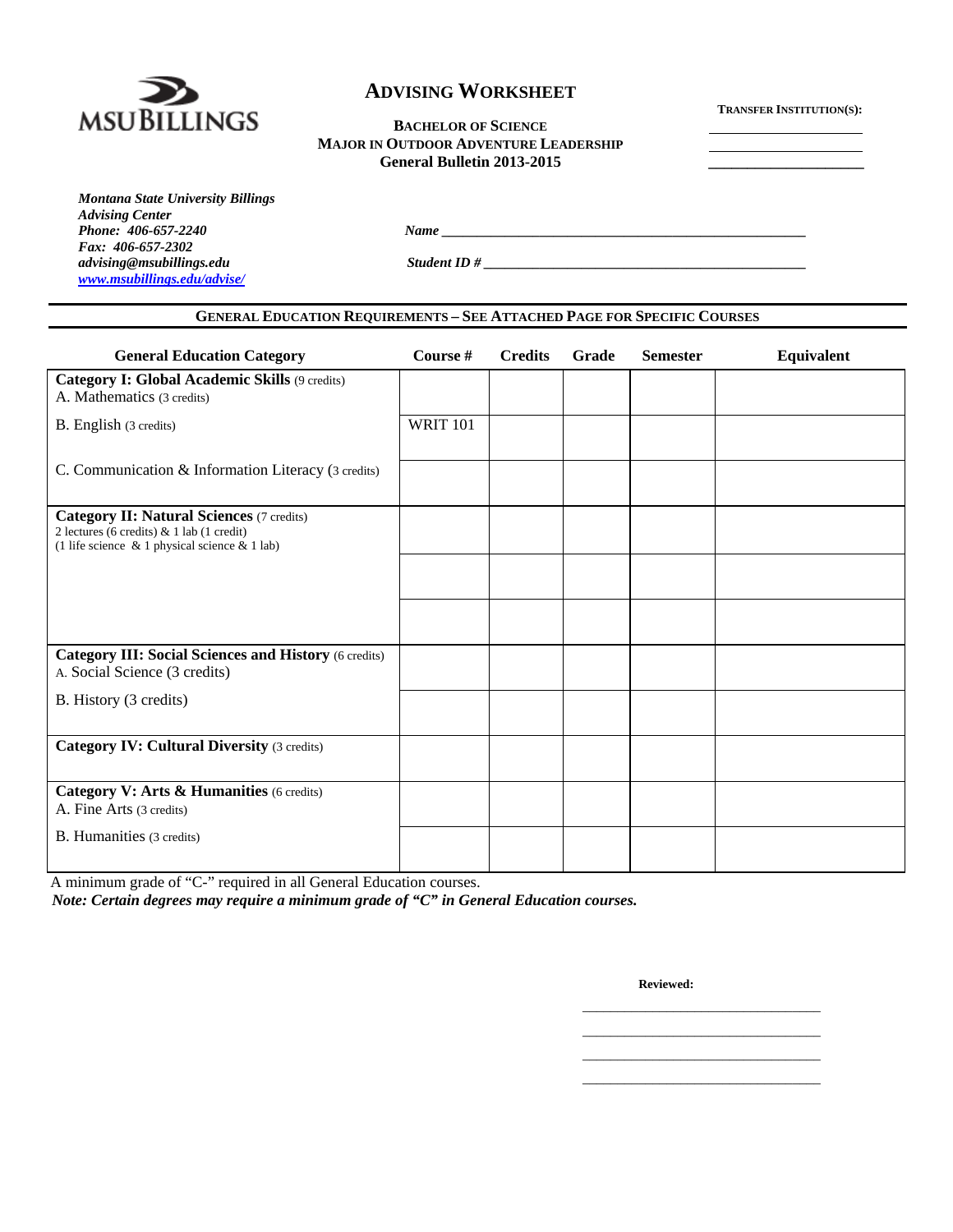# **GENERAL EDUCATION REQUIREMENTS**

|                                                                |      | <b>CATEGORY I: GLOBAL ACADEMIC SKILLS</b>                     | <b>9</b> credits |  |  |
|----------------------------------------------------------------|------|---------------------------------------------------------------|------------------|--|--|
| Students are required to take one course from each subcategory |      |                                                               |                  |  |  |
|                                                                |      | <b>Subcategory A - Mathematics</b>                            | 3 credits        |  |  |
| M                                                              | 105  | Contemporary Mathematics                                      | 3                |  |  |
| M                                                              | 114  | <b>Extended Technical Mathematics</b>                         | 3                |  |  |
| М                                                              | 121  | College Algebra                                               | 3                |  |  |
| М                                                              | 122  | College Trigonometry                                          | 3                |  |  |
| M                                                              | 131  | Mathematics for Elementary Teachers II                        | 3                |  |  |
| M                                                              | 143  | <b>Finite Mathematics</b>                                     | 4                |  |  |
| М                                                              | 171  | Calculus I                                                    | 4                |  |  |
| STAT                                                           | 141  | <b>Introduction to Statistical Concepts</b>                   | 3                |  |  |
| <b>STAT</b>                                                    | 216  | Introduction to Statistics                                    | 4                |  |  |
|                                                                |      | <b>Subcategory B - English</b>                                | 3 credits        |  |  |
| WRIT                                                           | 101  | College Writing I                                             | 3                |  |  |
| WRIT                                                           | 121  | Introduction to Technical Writing                             | 3                |  |  |
| WRIT                                                           | 122. | Introduction to Business Writing                              | 3                |  |  |
| WRIT                                                           | 201  | College Writing II                                            | 3                |  |  |
| WRIT                                                           | 220  | Business & Professional Writing                               | 3                |  |  |
| WRIT                                                           | 221  | Intermediate Technical Writing                                | 3                |  |  |
|                                                                |      | Subcategory C- Communication & Information Literacy 3 credits |                  |  |  |
| <b>COMX</b>                                                    | 111  | Introduction to Public Speaking                               | 3                |  |  |
| <b>COMX</b>                                                    | 115  | Introduction to Interpersonal Communication                   | 3                |  |  |
| LS                                                             | 125  | Research in the Information Age                               | 3                |  |  |
| <b>BMIS</b>                                                    | 150  | Computer Literacy                                             | 3                |  |  |
|                                                                |      |                                                               |                  |  |  |

**CATEGORY II: NATURAL SCIENCES 6 cr. lecture & 1 cr. lab** 

*Students are required to take one course from each subcategory and at least one corresponding lab or SCIN 101, 102, 103 & 104* 

| at least one corresponaing tab or SCIN 101, 102, 103 & 104      |                                                     |                                                |                                  |  |  |  |  |
|-----------------------------------------------------------------|-----------------------------------------------------|------------------------------------------------|----------------------------------|--|--|--|--|
|                                                                 | <b>Subcategory A - Life Sciences</b><br>3-4 credits |                                                |                                  |  |  |  |  |
| <b>BIOB</b>                                                     | 101                                                 | Discover Biology                               | 3                                |  |  |  |  |
| <b>BIOB</b>                                                     | 102                                                 | Discover Biology Lab                           | 1                                |  |  |  |  |
| <b>BIOB</b>                                                     | 160                                                 | Principles of Living Systems                   | 3                                |  |  |  |  |
| <b>BIOB</b>                                                     | 161                                                 | Principles of Living Systems Lab               | 1                                |  |  |  |  |
| 3-4 credits<br><b>Subcategory B – Physical Sciences</b>         |                                                     |                                                |                                  |  |  |  |  |
| ASTR                                                            | 110                                                 | Introduction to Astronomy                      | 3                                |  |  |  |  |
| ASTR                                                            | 111                                                 | Introduction to Astronomy Lab                  | 1                                |  |  |  |  |
| <b>CHMY</b>                                                     | 121                                                 | <b>Introduction to General Chemistry</b>       | 3                                |  |  |  |  |
| <b>CHMY</b>                                                     | 122                                                 | Introduction to General Chemistry Lab          | 1                                |  |  |  |  |
| <b>CHMY</b>                                                     | 141                                                 | College Chemistry I                            | 3                                |  |  |  |  |
| <b>CHMY</b>                                                     | 142                                                 | College Chemistry Laboratory I                 | 1                                |  |  |  |  |
| GEO                                                             | 101                                                 | <b>Introduction to Physical Geology</b>        | 3                                |  |  |  |  |
| <b>GEO</b>                                                      | 102                                                 | Introduction to Physical Geology Laboratory    | $\mathbf{1}$                     |  |  |  |  |
| <b>GPHY</b>                                                     | 112                                                 | Introduction to Physical Geography Lab         | 1                                |  |  |  |  |
| <b>GPHY</b>                                                     | 111                                                 | Introduction to Physical Geography             | 3                                |  |  |  |  |
| PHSX                                                            | 103                                                 | Our Physical World                             | 3                                |  |  |  |  |
| PHSX                                                            | 104                                                 | Our Physical World Lab                         | 1                                |  |  |  |  |
| PHSX                                                            | 205                                                 | <b>College Physics I</b>                       | 3                                |  |  |  |  |
| <b>PHSX</b>                                                     | 206                                                 | College Physics I Lab                          | 1                                |  |  |  |  |
| <b>PHSX</b>                                                     | 105                                                 | Fundamentals of Phys Sci                       | 3                                |  |  |  |  |
| <b>PHSX</b>                                                     | 106                                                 | Fundamentals of Phys Sci Lab                   | 1                                |  |  |  |  |
| 7 credits<br><b>Subcategories A and B - Integrated Sciences</b> |                                                     |                                                |                                  |  |  |  |  |
|                                                                 |                                                     | SCIN 101, 102, 103 $& 104$ Integrated Sciences | $3, \frac{1}{2}, 3, \frac{1}{2}$ |  |  |  |  |

|  | <b>CATEGORY III: SOCIAL SCIENCES AND HISTORY</b> | 6 credits |
|--|--------------------------------------------------|-----------|
|--|--------------------------------------------------|-----------|

| Students are required to take one course from each subcategory |                                                     |                                        |   |  |  |  |  |
|----------------------------------------------------------------|-----------------------------------------------------|----------------------------------------|---|--|--|--|--|
|                                                                | <b>Subcategory A – Social Sciences</b><br>3 credits |                                        |   |  |  |  |  |
| <b>ANTY</b>                                                    | 217                                                 | Physical Anthropology & Archeology     | 3 |  |  |  |  |
| <b>BGEN</b>                                                    | 105                                                 | <b>Introduction to Business</b>        | 3 |  |  |  |  |
| <b>COMX</b>                                                    | 106                                                 | Communicating in a Dynamic Workplace   | 3 |  |  |  |  |
| <b>ECNS</b>                                                    | 201                                                 | Principles of Microeconomics           | 3 |  |  |  |  |
| <b>ECNS</b>                                                    | 202                                                 | Principles of Macroeconomics           | 3 |  |  |  |  |
| EDU                                                            | 105                                                 | <b>Education and Democracy</b>         | 3 |  |  |  |  |
| <b>GPHY</b>                                                    | 141                                                 | Geography of World Regions             | 3 |  |  |  |  |
| HTH                                                            | 110                                                 | Personal Health and Wellness           | 3 |  |  |  |  |
| <b>PSCI</b>                                                    | 220                                                 | Introduction to Comparative Government | 3 |  |  |  |  |
| <b>PSCI</b>                                                    | 210                                                 | Introduction to American Government    | 3 |  |  |  |  |
| <b>PSYX</b>                                                    | 100                                                 | Introduction to Psychology             | 3 |  |  |  |  |
| <b>PSYX</b>                                                    | 231                                                 | Human Relations                        | 3 |  |  |  |  |
| SOCI                                                           | 101                                                 | Introduction to Sociology              | 3 |  |  |  |  |
| SOCI                                                           | 201                                                 | Social Problems                        | 3 |  |  |  |  |

|      |     | Subcategory B - History                 | 3 credits |
|------|-----|-----------------------------------------|-----------|
| HSTA | 101 | American History I                      |           |
| HSTA | 102 | American History II                     | 3         |
| HSTR | 101 | <b>Western Civilization I</b>           | 3         |
| HSTR | 102 | <b>Western Civilization II</b>          | 3         |
| HSTR | 103 | Honors Western Civilization I           | 3         |
| HSTR | 104 | Honors Western Civilization II          | 3         |
| PSCI | 230 | Introduction to International Relations | 3         |

|             |     | <b>CATEGORY IV: CULTURAL DIVERSITY</b>      | 3 credits |
|-------------|-----|---------------------------------------------|-----------|
| <b>ANTY</b> | 220 | Culture and Society                         | 3         |
| ARTH        | 160 | Global Visual Culture                       | 3         |
| <b>COMX</b> | 212 | Introduction to Intercultural Communication | 3         |
| <b>GPHY</b> | 121 | Human Geography                             | 3         |
| <b>HTH</b>  | 270 | Global Health Issues                        | 3         |
| LIT         | 230 | World Literature Survey                     | 3         |
| MUSI        | 207 | World Music                                 | 3         |
| <b>NASX</b> | 105 | Introduction to Native American Studies     | 3         |
| <b>NASX</b> | 205 | Native Americans in Contemporary Society    | 3         |
| PHL         | 271 | Philosophy & Religion of India              | 3         |
| PHL.        | 272 | Philosophy & Religion of China/Tibet/Japan  | 3         |
| <b>REHA</b> | 201 | Introduction to Diversity                   | 3         |
| <b>RLST</b> | 170 | The Religious Quest                         | 3         |
| A&SC/       |     |                                             |           |
| SOCI/WS 274 |     | Women, Culture, and Society                 | 3         |
| <b>SPNS</b> | 150 | The Hispanic Tradition                      | 3         |

|                                               |                                                                | <b>CATEGORY V: ARTS &amp; HUMANITIES</b> | 6 credits      |  |  |  |  |
|-----------------------------------------------|----------------------------------------------------------------|------------------------------------------|----------------|--|--|--|--|
|                                               | Students are required to take one course from each subcategory |                                          |                |  |  |  |  |
| <b>Subcategory A - Fine Arts</b><br>3 credits |                                                                |                                          |                |  |  |  |  |
| ARTZ                                          | 101                                                            | <b>Art Fundamentals</b>                  | 3              |  |  |  |  |
| ARTZ                                          | 131                                                            | Ceramics for Non-majors                  | 3              |  |  |  |  |
| <b>ARTZ</b>                                   | 105                                                            | Visual Language-Drawing                  | $\frac{3}{3}$  |  |  |  |  |
| FILM                                          | 160                                                            | Introduction to World Cinema             |                |  |  |  |  |
| <b>MART</b>                                   | 260                                                            | Computer Presentation and Animation      | 3              |  |  |  |  |
| ENGL                                          | 204                                                            | <b>Fundamentals of Creative Writing</b>  | 3              |  |  |  |  |
| LIT                                           | 270                                                            | Film & Literature                        | 3              |  |  |  |  |
| MUSI                                          | 101                                                            | <b>Enjoyment of Music</b>                | 3              |  |  |  |  |
| <b>MUSI</b>                                   | 114                                                            | Band: MSUB Symphonic                     | 1              |  |  |  |  |
| MUSI                                          | 131                                                            | Jazz Ensemble I: MSUB                    | 1              |  |  |  |  |
| MUSI                                          | 147                                                            | Choral Ensemble: University Chorus       | 1              |  |  |  |  |
| THTR                                          | 101                                                            | Introduction to Theatre                  | 3              |  |  |  |  |
| THTR                                          | 120                                                            | Introduction to Acting I                 | 3              |  |  |  |  |
|                                               |                                                                | <b>Subcategory B - Humanities</b>        | 3 credits      |  |  |  |  |
| <b>ARTH</b>                                   | 150                                                            | Introduction to Art History              | 3              |  |  |  |  |
| <b>HONR</b>                                   | 111                                                            | Perspectives and Understanding           | 3              |  |  |  |  |
| LIT                                           | 110                                                            | Introduction to Literature               | 3              |  |  |  |  |
| LIT                                           | 240                                                            | The Bible as Literature                  | $\frac{3}{3}$  |  |  |  |  |
| PHI.                                          | 110                                                            | Introduction to Ethics                   |                |  |  |  |  |
| PHL                                           | 111                                                            | Philosophies of Life                     | $\overline{3}$ |  |  |  |  |
| Total                                         |                                                                |                                          | 31             |  |  |  |  |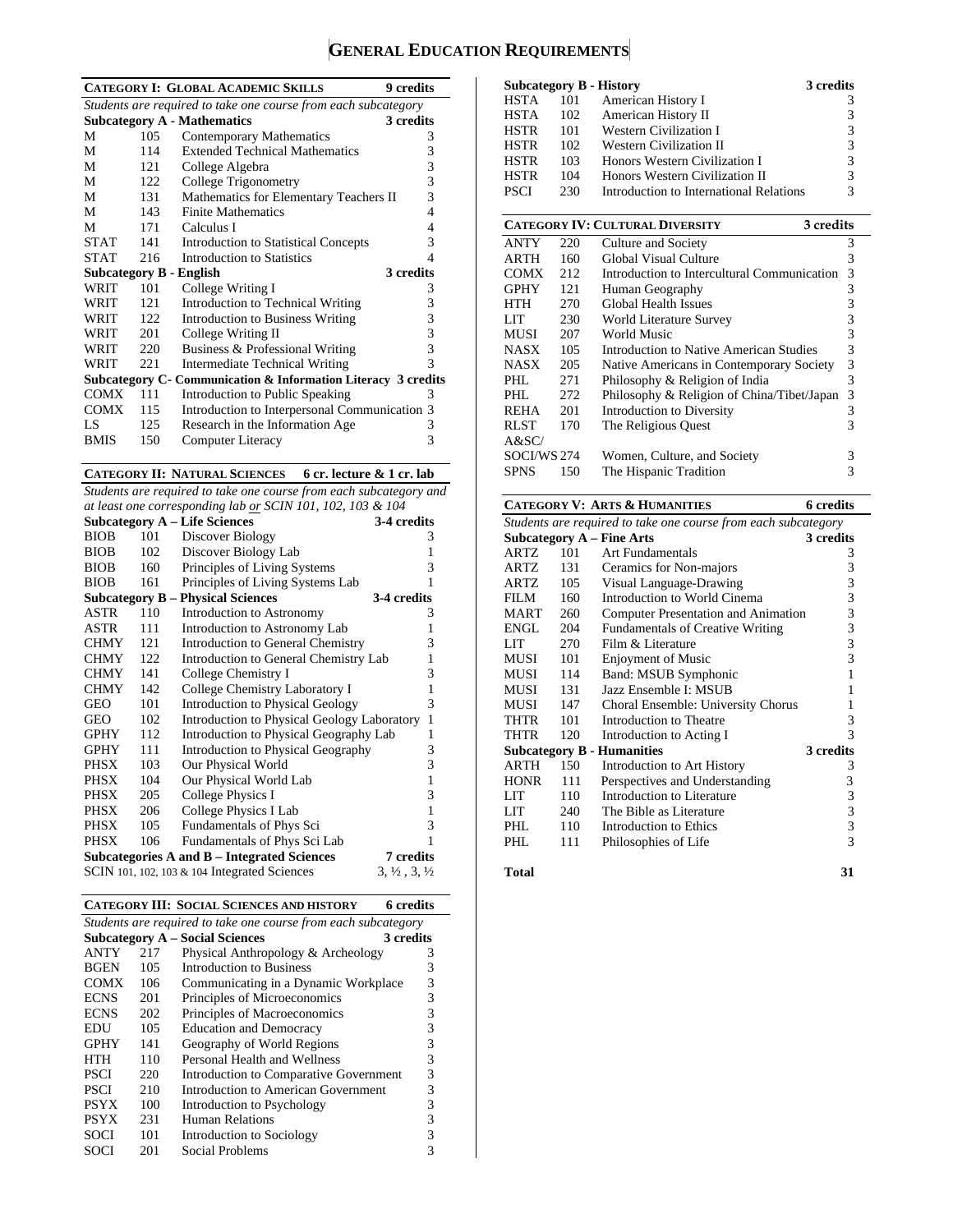|                    |            | <b>Course</b>                                            | <b>Credits</b> | Grade | <b>Semester</b> | <b>Equivalent</b> |
|--------------------|------------|----------------------------------------------------------|----------------|-------|-----------------|-------------------|
| <b>Degree Core</b> |            |                                                          |                |       |                 |                   |
| <b>ACT</b>         | 494        | Wilderness First Responder                               | 4              |       |                 |                   |
| <b>REC</b>         | 110        | Environment/Leave No Trace                               | 1              |       |                 |                   |
| <b>REC</b>         | 181        | <b>Basic Navigation/Orienteering</b>                     | ı              |       |                 |                   |
| <b>REC</b>         | <b>200</b> | <b>Foundations of Outdoor Adventure</b><br>Leadership    | 2              |       |                 |                   |
| <b>REC</b>         | 214        | <b>Outdoor Recreations in the United States</b>          | 3              |       |                 |                   |
| <b>REC</b>         | 280        | <b>Challenge Course Fundamentals</b>                     | 3              |       |                 |                   |
| <b>REC</b>         | 306        | <b>Outdoor Living Skills</b>                             | 3              |       |                 |                   |
| <b>REC</b>         | 310        | Adventure Leadership                                     | 3              |       |                 |                   |
| <b>REC</b>         | 381        | Leadership and Group Dynamics                            | 3              |       |                 |                   |
| <b>REC</b>         | 411        | Adventure Guiding and Instructing                        | 3              |       |                 |                   |
| <b>REC</b>         | 466        | Ethical/Legal Aspects in Outdoor Adventure<br>Leadership | $\overline{2}$ |       |                 |                   |
| <b>REC</b>         | 470        | Adventure Program Planning and<br>Development            | 3              |       |                 |                   |
| <b>REC</b>         | 498        | Internship                                               | 1-6            |       |                 |                   |

# **Departmental Required Courses**

| <b>BIOE</b> | 202 | <b>Introduction to Environmental Ecology</b> | 3 |  |  |
|-------------|-----|----------------------------------------------|---|--|--|
| <b>HEE</b>  | 310 | Methods of Adapted Health Enhancement        | 2 |  |  |
| <b>HHP</b>  | 212 | First Responder Emergency Care               | 3 |  |  |
| <b>KIN</b>  | 105 | Foundations of Exercise Science              | 3 |  |  |
| <b>KIN</b>  | 106 | Foundations of Exercise Science Lab          |   |  |  |
|             |     |                                              |   |  |  |
| <b>KIN</b>  | 330 | Motor Learning and Control                   |   |  |  |
| <b>KIN</b>  | 331 | Motor Learning and Control Lab               |   |  |  |
| <b>OR</b>   |     |                                              |   |  |  |
| <b>KIN</b>  | 320 | <b>Exercise Physiology</b>                   | 3 |  |  |
| <b>KIN</b>  | 321 | Exercise Physiology Lab                      |   |  |  |

# **Restricted Electives: Choose 6 credits with advisor approval**

| the contract of the contract of the contract of the contract of the contract of the contract of the contract of |  |  |
|-----------------------------------------------------------------------------------------------------------------|--|--|
| ,我们也不会不会不会不会不会不会不会不会不会不会不会不会不会不会。""我们的是我们的,我们也不会不会不会不会不会不会。""我们的是我们的,我们也不会不会不会不会                                |  |  |
| the control of the control of the control of the control of the control of the control of                       |  |  |

*A grade of C- or higher is mandatory in all health and human performance courses satisfying the major requirements* 

# **Skills Areas: Choose a total of 21 credits in Skills Areas. Minimum credit requirements are outlined below. Level I – 6 credits minimum**

| <b>ACT</b> | 274 | Scuba Diving           | $\overline{2}$ |  |  |
|------------|-----|------------------------|----------------|--|--|
| <b>REC</b> | 119 | Nordic Skiing I        |                |  |  |
| <b>REC</b> | 122 | Alpine Skiing I        |                |  |  |
| <b>REC</b> | 125 | Snowboarding I         |                |  |  |
| <b>REC</b> | 126 | Snowshoeing I          |                |  |  |
| <b>REC</b> | 130 | Fly Fishing            |                |  |  |
| <b>REC</b> | 150 | Low Element Challenges | $\overline{2}$ |  |  |
| <b>REC</b> | 155 | Rappelling/Belaying    | $\overline{2}$ |  |  |
| <b>REC</b> | 160 | Shooting Sports I      |                |  |  |
| <b>REC</b> | 255 | Rock Craft I           |                |  |  |
| <b>REC</b> | 275 | Kayaking I             |                |  |  |